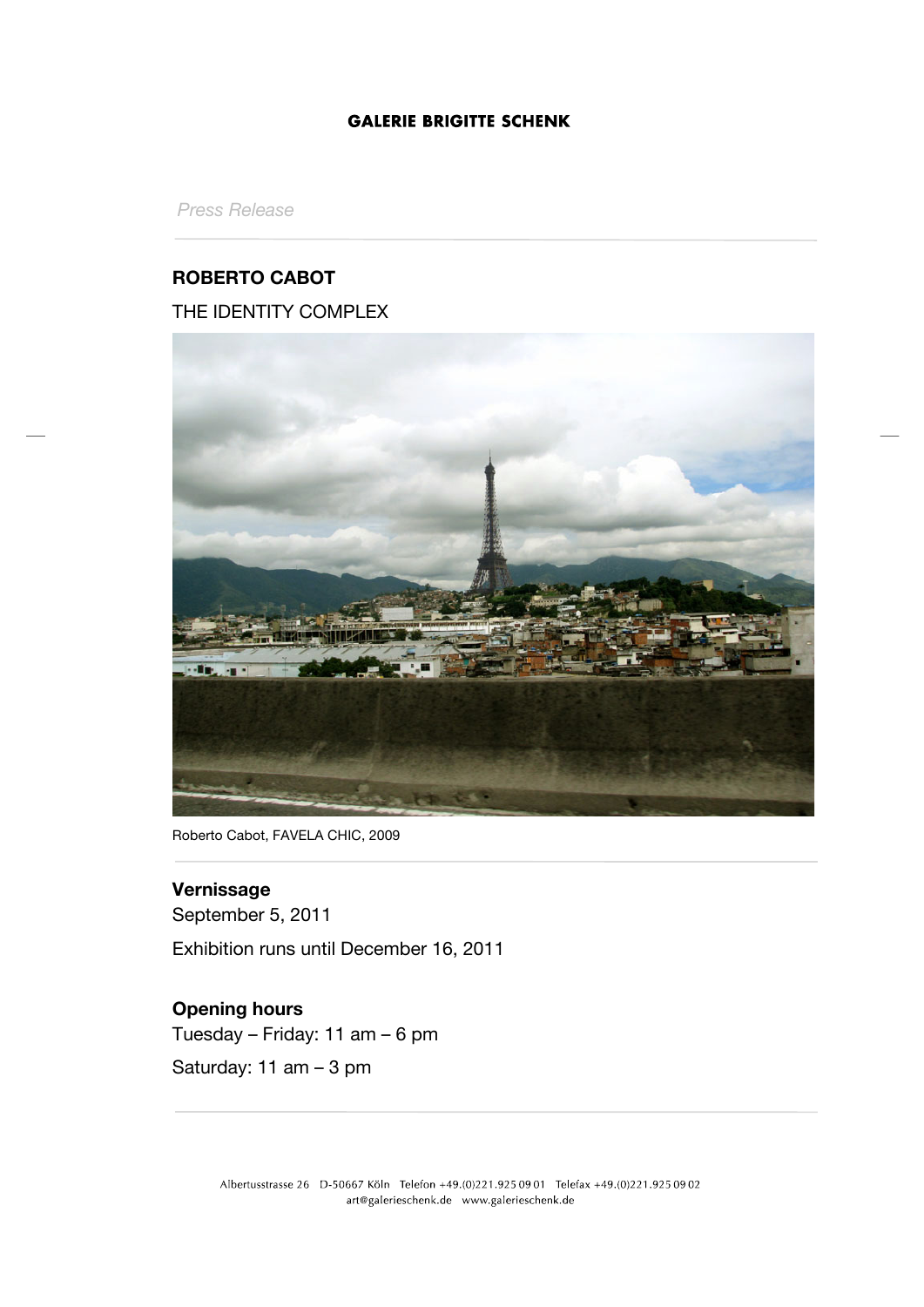#### *English*

Increasing flexibility, a state of permanent transit, the simultaneity of complex processes, linear motion ploughed asunder and undergoing transformation into a synchronous advancing of time, dependence on electric and electronic systems, all have led to a sea-change in the way people picture themselves. Where am I? Often, not yet consciously where I am nonetheless physically present – and then already gone before I have arrived. Awareness has a hard time keeping up and yet, thanks to its innate ability to evolve, has accelerated to the speed of light. Albeit at the expense of the quality of sensing and emotion – or does this merely create a different sensation? More likely the latter, because it is not as if sensing had ever stopped; but if we still sense, the question is, 'how'. The logical answer of 'superficially', in the traditional sense, is inadequate to define this way of sensing with any precision, what with the stimulation of several surfaces at once and this giving rise, in turn, to yet another new quality. Alongside all this degeneration, on the positive side, there is the development of a kind of lightness, suppleness and tolerance.

We read of Immanuel Kant that he never left Königsberg during his lifetime and that he always followed the same paths; two centuries on, two thirds of the world's population have the quality of regularly combing what there is of the world; worldwide, an average of 4.7 billion people fly every year.

Checking in at the flight desk no longer knowing where one is going, or to wake up in a hotel and not to know where one is, or then again, to be in a completely 'strange' place and not to feel fundamentally different from usual, these are the glaring consequences of living in a 'consciousness between'. The state of 'not yet there and no longer here' conditions the conscious such that it either becomes dulled or attempts to take in everything at once, depending on the degree of its degeneration and conditioning.

More than any other, Roberto Cabot's biography is an apt, not to say, tangible, illustration of the phenomenon of a highly conditioned `consciousness between`. As an artist, he could even be said to be duty bound to attain the pinnacle of degeneration or of conditioning. He has opted for conditioning – or it for him? He has honed and conditioned his perception and his sensibility not only toward assimilating parallel worlds of images, but also to processing them. Born in Brazil and growing up speaking four languages (he now speaks six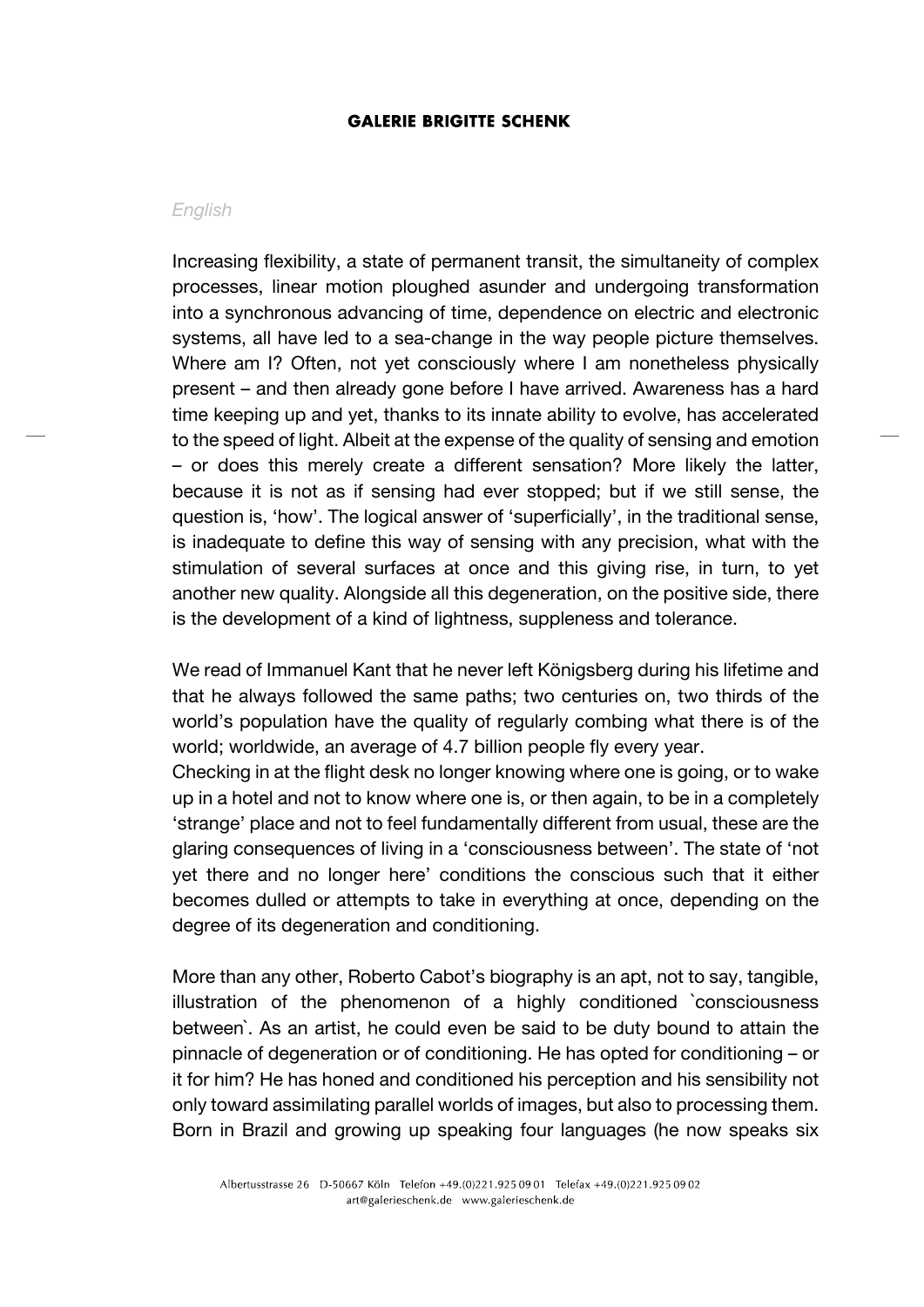fluently), he has not only become a highly talented polyglot, but, not least by dint of that, is also at home in several cultures at once. Whether it be the French culture he nets, or the Brazilian, or the German, in all of which he maintains intensely active bases for his life, they all enter a blend and form layers in his work and there give rise to something utterly new in the fusion. Roberto Cabot's exhibition at the Museu de Arte Moderna in Rio de Janeiro in 2005 showed a résumé of his in-depth exploration of concrete painting and its definition in space. Mesh-like landscapes covered floors, ceilings, walls and objects edge-to-edge. The much -noted exhibition, 'Tropen', at the Martin Gropius Bau in Berlin in 2008, was an analysis of parallel pictorial worlds shown on synchronised real-time web-cams scattered all over the world. The various real times met in him and at his exhibition, but still formed something of a documentary line-up, albeit a simultaneous one. But it was the artistic step that followed that would yield the fusion, the set of three dialectical steps, that lies in the merging of the two preceding processes and has something utterly new arise from them. Cabot's step was his E-Scapes.

They read like the kaleidoscopic time journey of the identity complex that is, by nature, closely knit with his biography. Reminiscent of a snapshot, his photograph of Sugarloaf Mountain is as unreal as the memory itself of that rock. Only on viewing the panorama of London's inner city does anything resembling reality come about, one which the artist has not stumbled upon but which is created by his perception. Cologne Cathedral stands on Copacabana Beach and only then becomes real, for this image is the product of his conditioning, not of his imagination. The favelas are huddled round the Eiffel Tower. The levels of perception and their perspectives have always been a central preoccupation for art and attest to sublimated consciousness and time. From Leonardo da Vinci and linear perspective to the Cubists' exposition of plan and elevation and to twentieth-century painting and Baselitz's upsidedown, back-to-front painting all the way to the 'synchronised perspective' of the twenty-first century, changing a view has been and continues to be grounded in a changed view. Such comes about from an enhancing and renewal of perception and quite naturally induces these effects in turn. Artists as almost none other are predestined to convey this, living as they do from their perception and from reflecting it and upon it, and from putting that in pictures.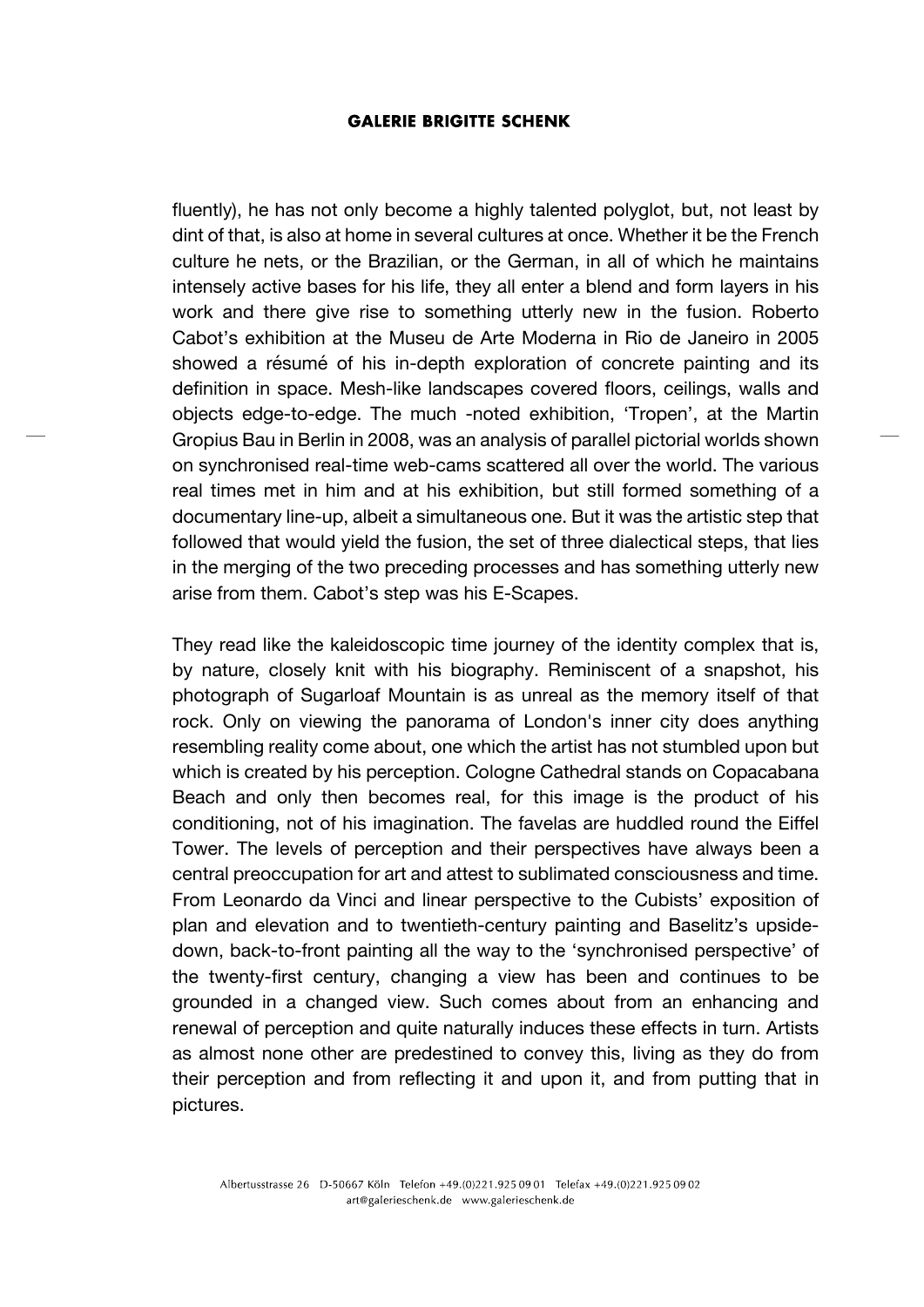The identity complex from which the synchronous layering of images comes about appears to apply to the twenty-first-century individual. Roberto Cabot gives us clues as to what we already perceive. Perhaps we just don't yet know that we do.

#### *Deutsch*

Zunehmende Flexibilität, ständiges Transit-dasein, die Gleichzeitigkeit von komplexen Vorgängen, das Umschichten von linearer Bewegung in synchrones Voranschreiten von Zeit, die Abhängigkeit von Elektrik und Elektronik hat zu einem Paradigmenwechsel von Selbstdefinition geführt. Wo bin ich? Oft Bewusstseins mäßig noch nicht da, wo zwar physisch präsent und dann aber auch schon wieder weg, bevor angekommen. Das Bewusstsein hinkt hinterher und hat doch dank der auch ihm immanenten Evolution, Lichtgeschwindigkeit zugelegt. Das geht zu Lasten von Qualität des Empfindens oder kreiert nur anderes Empfinden? Zweites wohl eher, denn empfunden wird ja nach wie vor. Nur eben "wie". Oberflächlichkeit im traditionellen Sinne als Merkmal reicht nicht aus, dieses Empfinden näher zu definieren; denn es wird ja an mehreren Oberflächen gleichzeitig gekratzt und dadurch entsteht wiederum eine neue Qualität. Neben all der Degeneration entsteht im positiven Sinne eine Zunahme von so etwas wie Leichtigkeit, Geschmeidigkeit und und Einer Toleranz.

Lesen wir noch über Immanuel Kant, das er Zeit seines Lebens Königsberg nicht verlassen hat und immer dieselben Wege ging, qualifiziert sich 200 Jahre später zwei Drittel der Weltbevölkerung durch regelmäßiges Durchforsten von Welt; 4,7 Milliarden Menschen fliegen im Schnitt pro Jahr weltweit .

Beim Einchecken am Flugschalter nicht mehr zu wissen, wohin es geht oder in einem Hotel aufzuwachen und nicht zu wissen, wo man ist oder sich auch wiederum in einem vollkommen "fremden" Ort nicht wirklich anders zu fühlen, sind die krassen Folgen von "Zwischen –Bewusstsein". Der Zustand des "Noch nicht dort und nicht mehr hier, konditioniert das Bewusstsein so, dass es entweder abstumpft oder alles gleichzeitig aufzunehmen versucht, je nach Grad seiner Degenration und Konditionierung.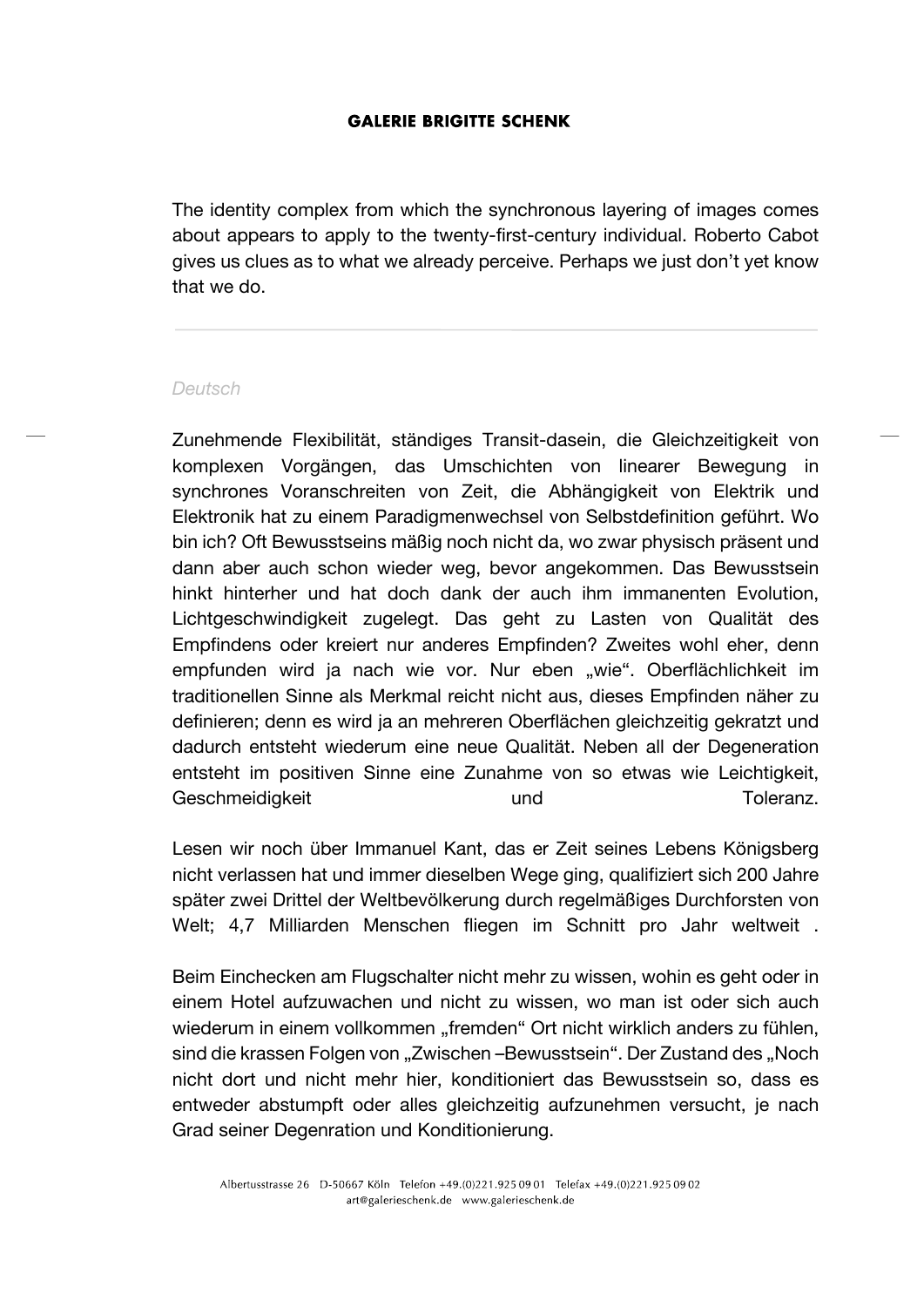Roberto Cabots Biographie eignet sich wie keine andere dazu, geradezu plastisch das Phänomen von hochkonditioniertem "Zwischen- Bewusstsein" zu illustrieren. Als Künstler hat er zudem geradezu die Pflicht, den höchsten Grad der Degenration oder der Konditionierung zu erlangen. Er hat sich für die Konditionierung entschieden oder sie sich für ihn? Er hat seine Wahrnehmung und sein Empfinden in die Richtung geschärft und konditioniert, parallele Bildwelten nicht nur aufzunehmen, sondern zu Kunst zu verarbeiten. In Brasilien geboren, viersprachig aufgewachsen und sechs Sprachen fließend sprechend, ist er nicht nur ein hochtalentiertes, linguistisches Multitalent, sondern auch -oder gerade deshalb in mehreren Kulturen gleichzeitig beheimatet. Ob es die französische Kultur ist, die brasilianische oder deutsche, wo er gleichermaßen intensive Lebenszentren nebeneinander pflegt - alle sind in seinen Arbeiten überlagert voneinander und lassen aus ihrer Fusion etwas vollkommen Neues entstehen. Zeigte Roberto Cabots Ausstellung im Museum für Moderne Kunst in Rio de Janeiro 2005 noch ein Résumé seiner grundlegenden Auseinandersetzung mit konkreter Malerei- und ihrer Definition im Raum; netzartige Landschaften bedeckten Böden, Decken, Wände und Gegenstände flächendeckend, war die viel beachtete Ausstellung "Tropen" im Martin Gropius Bau in Berlin 2008 bereits eine Analyse paralleler Bildwelten in Form von gleichzeitig geschalteten Echtzeit-Webcams, die über die ganze Welt verstreut waren. Die verschiedenen Echtzeiten liefen bei ihm und in seiner Ausstellung zusammen, bildeten aber immer noch so etwas wie ein dokumentarisches Nebeneinander, wenn auch Gleichzeitig. Der nächste künstlerische Schritt erst sollte die Fusion ergeben, den dialektischen Dreischritt, der in der Verschmelzung der vorangehenden zwei Prozesse liegt und daraus etwas vollkommen Neues entstehen lässt: Die "E-Scapes".

Sie lesen sich wie die kaleidoskopische Zeitreise seines Identitäts-Komplexes, der naturgemäß sehr eng mit seiner Biographie verknüpft ist. Die an einen Schnappschuss erinnernde Momentaufnahme des Zuckerhuts ist so unreal wie die Erinnerung an ihn selbst; erst vor dem Panorama der Londoner Innenstadt entsteht überhaupt so etwas wie Realität, eine Realität, die er nicht vorfindet, sondern die durch seine Wahrnehmung erzeugt wird. Der Kölner Dom steht am Strand der Copacabana und wird erst dadurch real, denn dieses Bild entspringt seiner Konditionierung und nicht der Imagination. Die Favelas befinden sich rund um den Eifelturm. Die Ebenen der Wahrnehmung und ihre